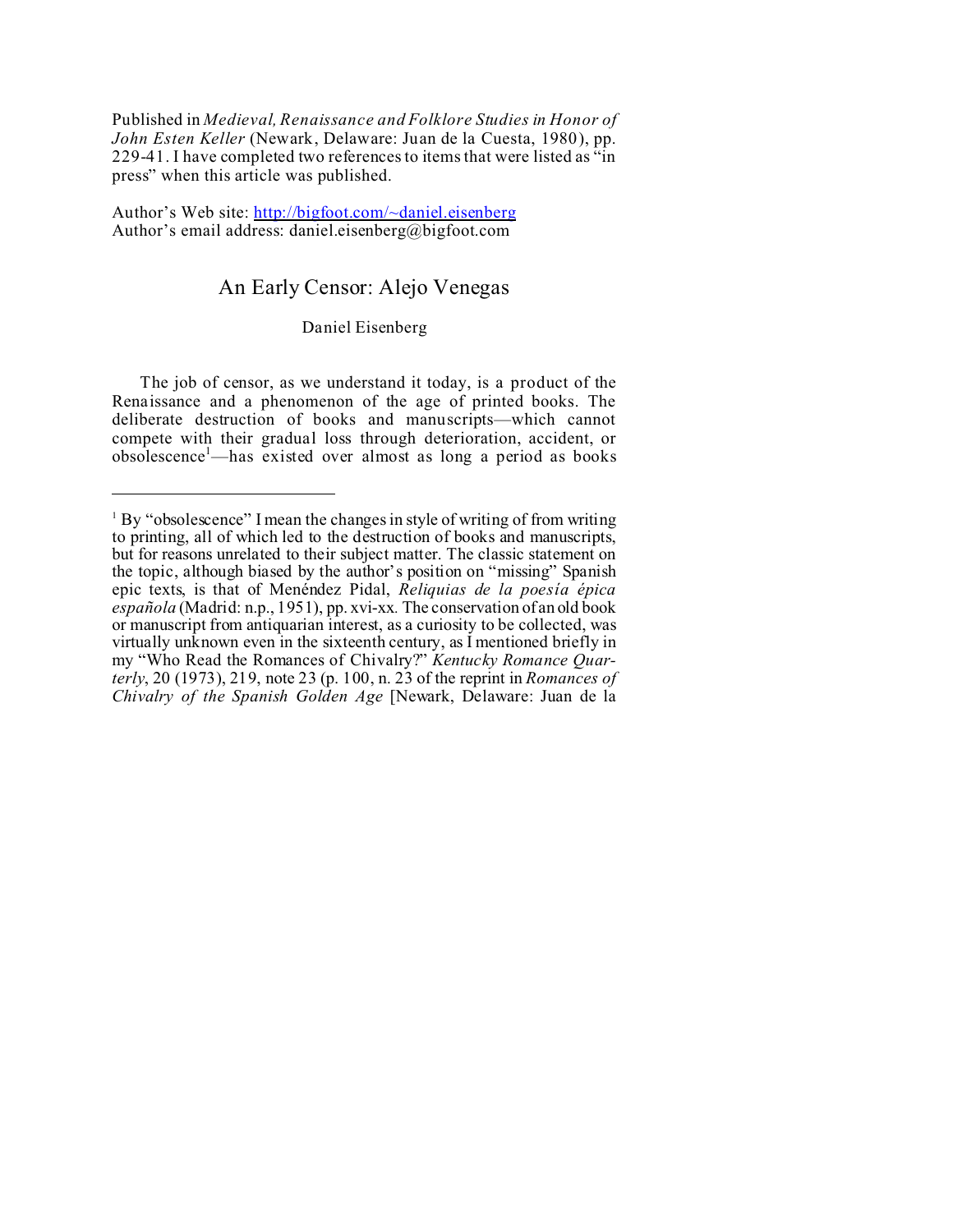themselves. However, this has been more an *ad hoc* than a systematic practice; for example, Lope de Barrientos' famous examination and partial destruction of [p. 230] the books of Enrique de Villena.<sup>2</sup> Censorship prior to publication, considering the private and slow nature of medieval book production, seldom existed other than in the mind of the person choosing the work he was about to have copied.<sup>3</sup>

2 Emilio Cotarelo y Mori, *Don Enrique de Villena, Su vida y obras* (Madrid, 1896), p. 110.

Cuesta, 1982], 89-118). Even when early Humanists, preparing new, scholarly, or semi-scholarly editions of Classical texts, realized the value of old manuscripts and sought out and used the same, they frequently did not conserve them after finishing the new editions (see the comments of L. D. Reynolds and N. G. Wilson, *Scribes and Scholars*. *A Guide to the Transmission of Greek and Latin Literature,* 2nd ed. [Oxford: Clarendon, 1974], p. 124).

<sup>&</sup>lt;sup>3</sup> One exception are the books produced commercially for students' use (H. J. Chaytor, *From Script to Print* [Cambridge, England: W. Heffer, 1950 reprint of 1943 ed], pp. 136-37), in which some outside authority chose, like today's textbook, the books which were, and were not, to be produced. However, this choice was primarily in the field of law, secondarily in theology, and never in literature. The examination of an individual book referred to by Chaytor (p. 136) was to verify its "correctness" in the most literal sense, and it is greatly to Spain's credit that this salutary practice was followed over quite some period of time (F. J. Norton, *Printing in Spain*, *1501-1520* [Cambridge, England: Cambridge University Press, 1966], p. 119; Agustín G. de Amezúa y Mayo, "Cómo se hacía un libro en nuestro Siglo de Oro," first published Madrid: Magisterio Español, 1946, included in his *Opúsculos histórico-literarios,* I [Madrid: CSIC, 1951], 331-73, at 355).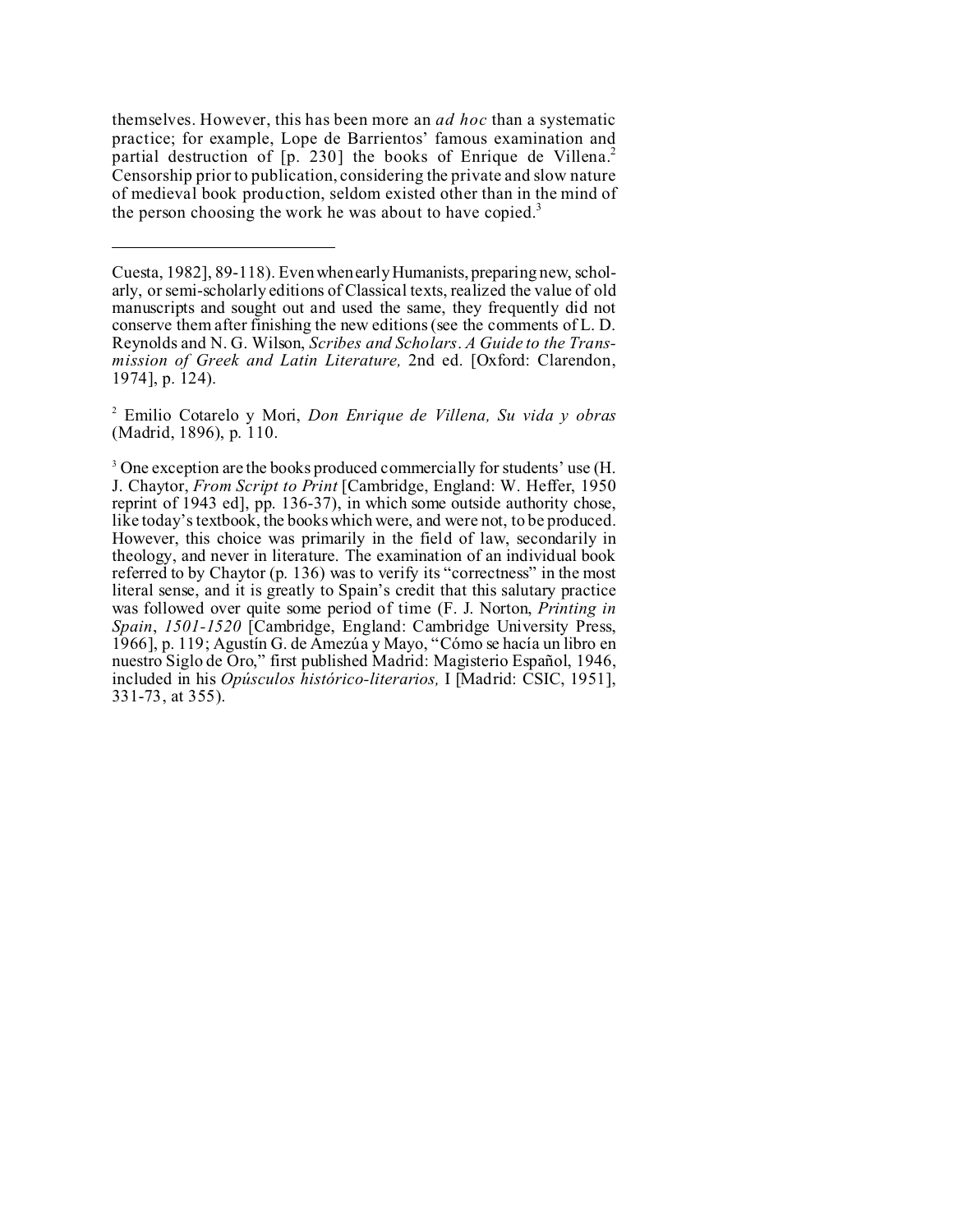More than the invention itself, it was the rapid spread of printing and the decreasing cost of book publication, combined with the nearly simultaneous emergence of new ideas to be circulated through this new technology, that made systematic, organized, and official censorship a logical development. In Spain, this "boom" of publication is commonly and correctly associated with the *Reyes Católicos,* who—one of their most enlightened and long-lasting policies<sup>4</sup>—legally and economically supported the fledgling industry, without any known interference with the contents of books published (Norton, pp. 119-20). Censorship in Spain, in fact, is  $[p. 231]$  commonly dated from the publication of the first two lists of prohibited books in  $1551$ ,<sup>5</sup> two generations later,

5 Most handily available together with much other useful material, in *Die Indices Librorum Prohibitorum des sechzehnten Jahrhunderts,* ed. Fr[anz] Heinrich Reusch, Bibliothek des Literarischen Vereins in Stuttgart, 176 (1886; rpt. Nieuwkoop: B. de Graaf, 1961), a companion to the editor's *Der Index der verbotenen Bücher, Ein Beitrag zur Kirchen- und Litteraturgeschichte* (Bonn: M. Cohen and Son, 1883-85). Archer Huntington subsidized the reproduction in facsimile (by the De Vinne Press, New York, 1896) of these two indices, as well as the related *Censura*

<sup>4</sup> More permanent than the unification of Castile and Aragón, more effective than the mostly symbolic conclusion of the *reconquista,* and more beneficial than the expulsion of the Jews. Almost certainly we can attribute this idea to Isabel, by all accounts the more intellectual of the pair, and the owner of a significant private library (the contents of which are itemized by Diego Clemencín in *Elogio de la reina Católica Doña Isabel,* Memorias de la Real Academia de la Historia, 6 [Madrid, 1821, and reprint by Kraus Reprint, Liechtenstein, 1968 on the title page, and 1969, apparently the correct date, on the title page *verso*], pp. 431-81; see also Francisco Javier Sánchez Cantón, *Libros, tapices y cuadros que coleccionó Isabel la Católica* [Madrid: CSIC, 1950]).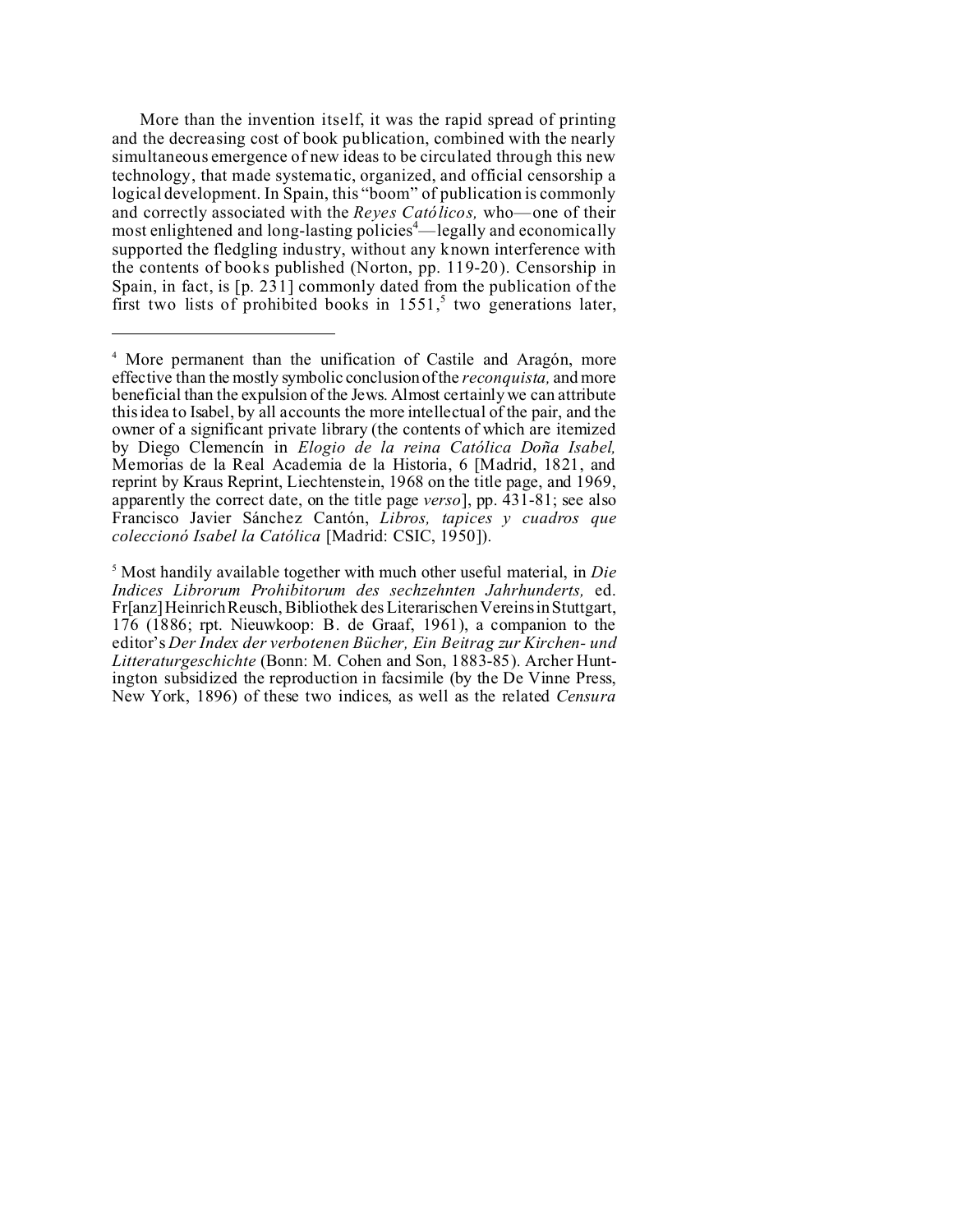creating the mistaken impression that censorship was subsequent to the Council of Trent and to most of the reign of Carlos V.

Yet this dating of censorship in Spain is incorrect; a more accurate starting date might be the first prohibition of a specific work or works, those of Luther, prohibited in 1521 by Carlos V's enormously unpopular regent and inquisitor Hadrian.<sup>6</sup> This misconception has come to be simply because "es bien poco lo que de eso [la censura] sabemos en la

<sup>6</sup> To my knowledge, it has escaped the attention of nationalistic critics and students of the *comunero* revolt that the Spanish people, to whom Luther was, at this time, more a distant figure than an immediate peril, saw the prohibition of books as yet another unwanted Flemish innovation. The removal of Hadrian, Carlos' regent during his absence from Spain, was a main goal of the *comuneros*. [His former student Carlos then played a major role in his obtaining the position of Pope Hadrian VI.] The Prohibition of Hadrian was reaffirmed in 1530 by Alonso Manrique de Lara, later *Inquisitor General,* another defender of Carlos during his time of difficulty. And the model for the Spanish indices of 1551 was that which Carlos had requested in 1546 of the University of Louvain (reproduced in *Die Indices,* cited in the previous note).

*generalis contra errores, quibus recentes haeretici sacram scripturam asperserunt* (Valladolid: Francisco Fernández de Córdoba, 1554) and the *Mandament der Keyserlijcker Maiesteit* [Carlos V] (Louvain: Servaes van Sassen, 1546) the same year, and the much more serious index of 1559 in 1902. Since all of these were in editions of 100 copies, and are now rarities of themselves, the two lists of 1551 and that of 1559 were reproduced also in facsimile by the Real Academia Española in 1952 as the volume *Tres índices expurgatorios de la Inquisición española en el siglo* XVI.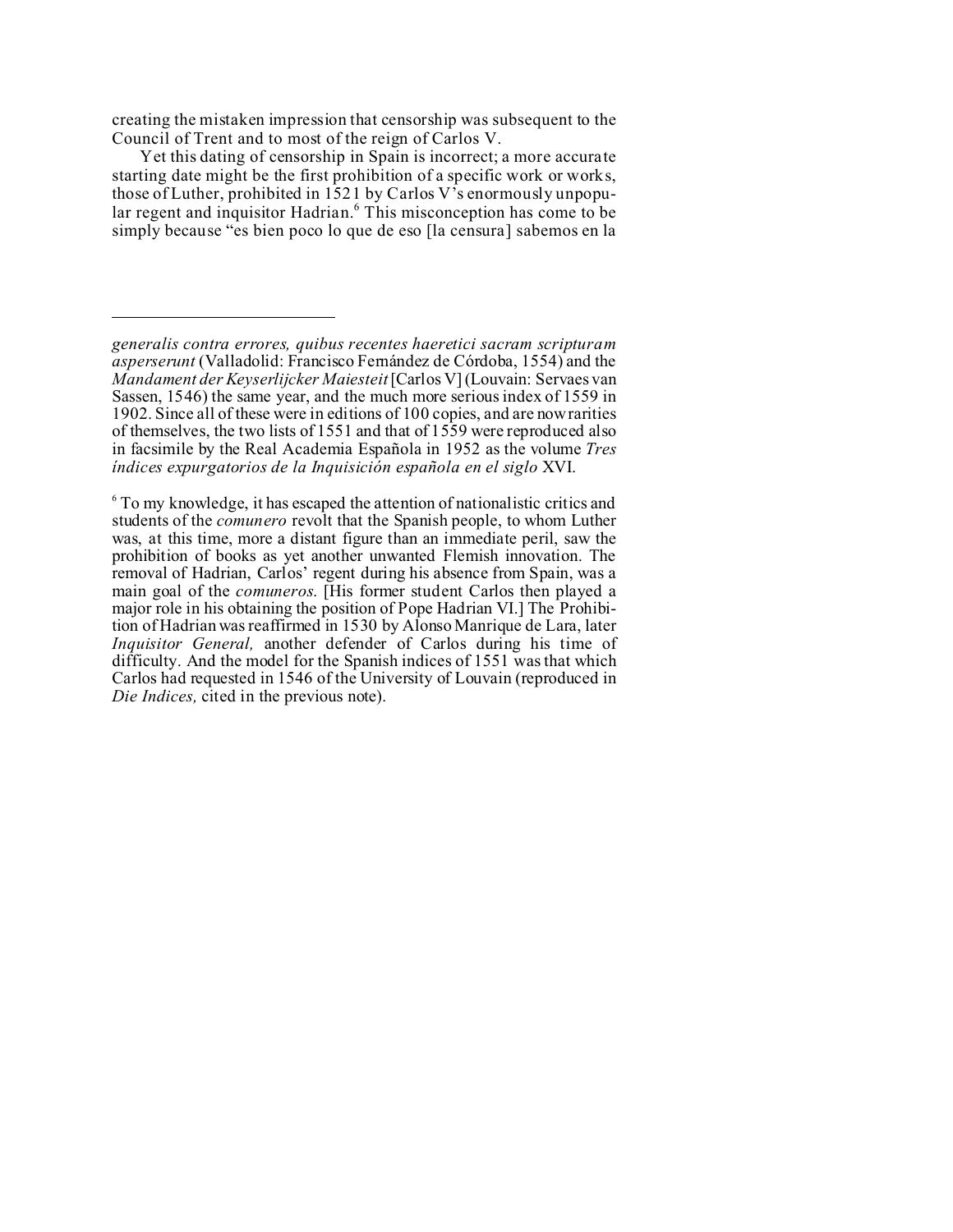primera mitad del siglo XVI"<sup>7</sup> Therefore, [p. 232] this article will present some hitherto little-known information about one of the first Spanish censors, one whose intellectual career falls largely between 1521 and 1551: Alejo Venegas del Busto (1498/99-1652).<sup>8</sup>

Venegas is a particularly interesting figure to examine because of his associations with the city of Toledo and later that of Madrid. Venegas was born, educated, and worked for a good part of his life in Toledo, in constant and close contact with the ecclesiastical authorities of this religious center.<sup>9</sup> Rather than an unimportant person in a small

8 Also spelled "Venegas." On his name, see Juan Bautista Avalle-Arce, "Los testamentos de Alejo Venegas," in *Dintorno de una época dorada* (Madrid: José Porrúa Turanzas, 1978), 137-72, at p. 143. (this article was originally published in *Anuario de Letras,* 6 [1966-67], 135-62).

9 I have discussed this to some extent in my introduction to a facsimile edition of Venegas' *Primera parte de las Diferencias de libros que ay en el universo* (Barcelona: Puvill, 1983). For another piece of evidence, note his references to the "muchas pláticas y conversaciones particulares" with Pedro de Campo, *canónigo de Toledo* and professor of theology, in

<sup>7</sup> Antonio Sierra Corella, *La censura de libros y papeles en España y los indices y catálogos españoles de los prohibidos y expurgados* (Madrid: Cuerpo facultativo de archiveros, bibliotecarios y arqueólogos, 1947), pp. 93-94. The most recent comments on Spanish censorship with which I am familiar, those of Keith Whinnom, in "The Problem of the 'Best-Seller' in Spanish Golden Age Literature," *Bulletin of Hispanic Studies*, 57 (1980), 1898-98, at p. 190, similarly suggests that censorship was a post-Tridentine phenomenon. (Whinnom's article is reprinted in his *Medieval and Renaissance Spanish Literature*, ed. Alan Deyermond, W. F. Hunter & Joseph T. Snow [Exeter: Univ. of Exeter Press with the *Journal of Hispanic Philology*], pp. 159-75.)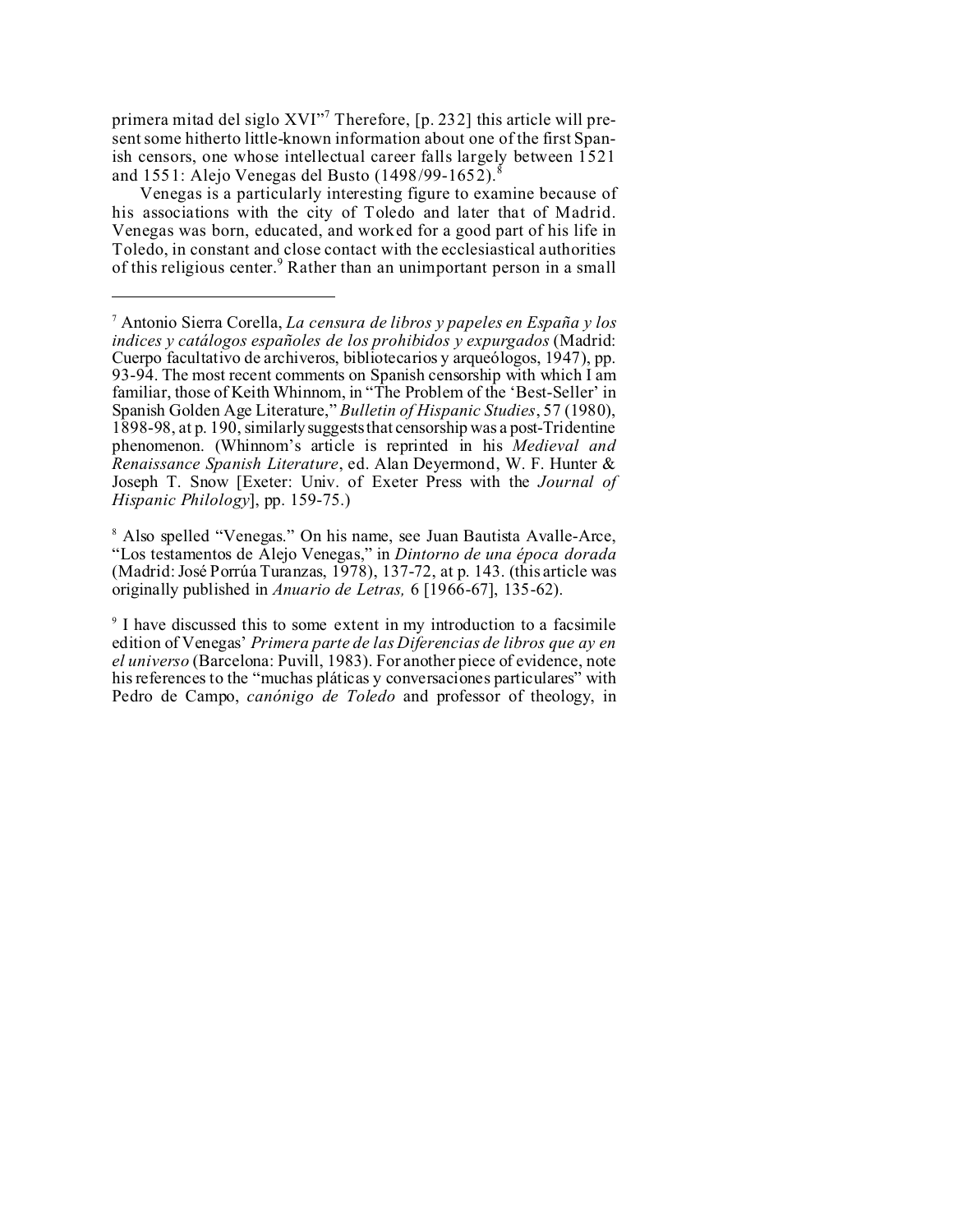town, we have in Venegas a person of considerable scholarly reputation in a major Castilian city; parallel with Toledo's dwindling intellectual importance during this period,<sup>10</sup> as it lost ground to the new centers of Madrid and Alcalá, Venegas moved about 1544 to Madrid, in which city he continued his censorial activities. He is therefore, not only a person about whom some significant information is known, but he is at least geographically a representative figure; for reasons to be explained shortly, he can be taken as a representative of early Spanish censorship, and perhaps of all censorship, at its best.

Venegas was born to a noble but undistinguished Toledan fam[p. 233]ily.<sup>11</sup> Although never wealthy—more to the contrary—he was able to study at the "estudio" (after 1520, University) of Toledo. Presumably his studies were extensive, because he achieved considerable competence in Greek, Latin and Hebrew, to the point that he could write a

<sup>11</sup> For documentation and a fuller summary of Venegas' life, see my introduction cited in note 9.

NBAE, 16, 109b, and Campo's comment on 107b.

 $10$  There is no single accurate and up-to-date source from which to obtain an appreciation of Toledo's role in the early sixteenth century. The inaugural speech in the Real Academia de la Historia of the Conde de Cedillo, Jerónimo López de Ayala, *Toledo en el siglo XVI después del vencimiento de las comunidades* (Madrid, 1901), is uncritical as well as dated. Sounder scholarship, to some degree relevant to the sixteenth century, may be found in Eloy Benito Ruano, *Toledo en el siglo XV. Vida política* (Madrid: CSIC, 1961). The ringing words of his introduction (pp. 9-10) set forth well Toledo's special importance for Castile as a whole.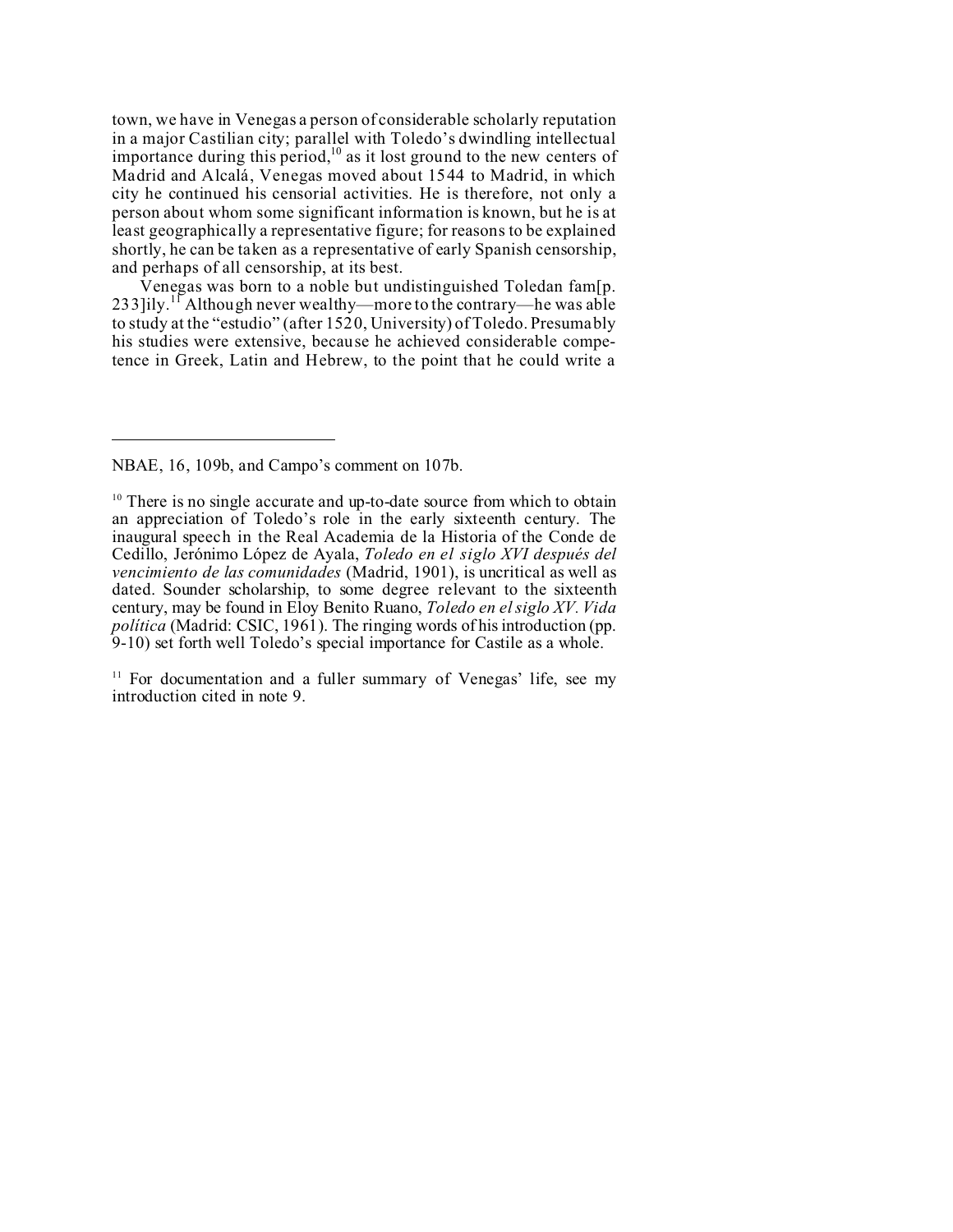treatise on the orthography of these languages,<sup>12</sup> and because those who knew him in Toledo write unanimously in favorable terms about his learning. His studies continued at least until obtaining the degree of *maestro* sometime between 1531 and 1537.

An ecclesiastical career would have been a likely one for such a talented young man, but became impossible after his marriage, whose date and circumstances are unknown to us. However, a career as professor, which he was to follow throughout the rest of his life, was also in harmony with his knowledge and the methodical, organizing, and expository approach we find in all his works. In Toledo, Nicolás Antonio tells us he founded a Latin school,<sup>13</sup> and he was to teach in the university where he had studied. Later, he was invited to occupy the Cátedra de Gramática del Estudio de Madrid, the same position subsequently held by Cervantes' teacher, López de Hoyos. Among Venegas' students are counted Francisco Cervantes de Salazar, whom Venegas called "mi discípulo,"<sup>14</sup> and Rivadeneyra.

<sup>12</sup> *Tractado de orthographía y accentos en las tres lenguas principales* (Toledo: Lázaro Salvago, 1531), discussed briefly by Conde de la Viñaza, *Biblioteca histórica de la castellana* (Madrid, 1893), cols. 1099-1101, used extensively by Amado Alonso, *De la pronunciación medieval a la moderna en español,* ultimado y dispuesto para la imprenta por Rafael Lapesa (Madrid: Gredos, 1967 [2nd ed. Of Vol. 1]-69, and analyzed by myself in my introduction, already referred to.

<sup>13</sup> *Bibliotheca hispana nova,* I (Madrid: Sancha, 1783), 8-9.

<sup>&</sup>lt;sup>14</sup> In the final (unpaginated) page of Venegas' prologue to the second work (*Appólogo* [sic] *de la ociosidad y el trabajo…compuesto por…*Luis Mexía) of the *Obras* of Cervantes de Salazar (Alcalá: Juan de Brocar,  $1546$ ).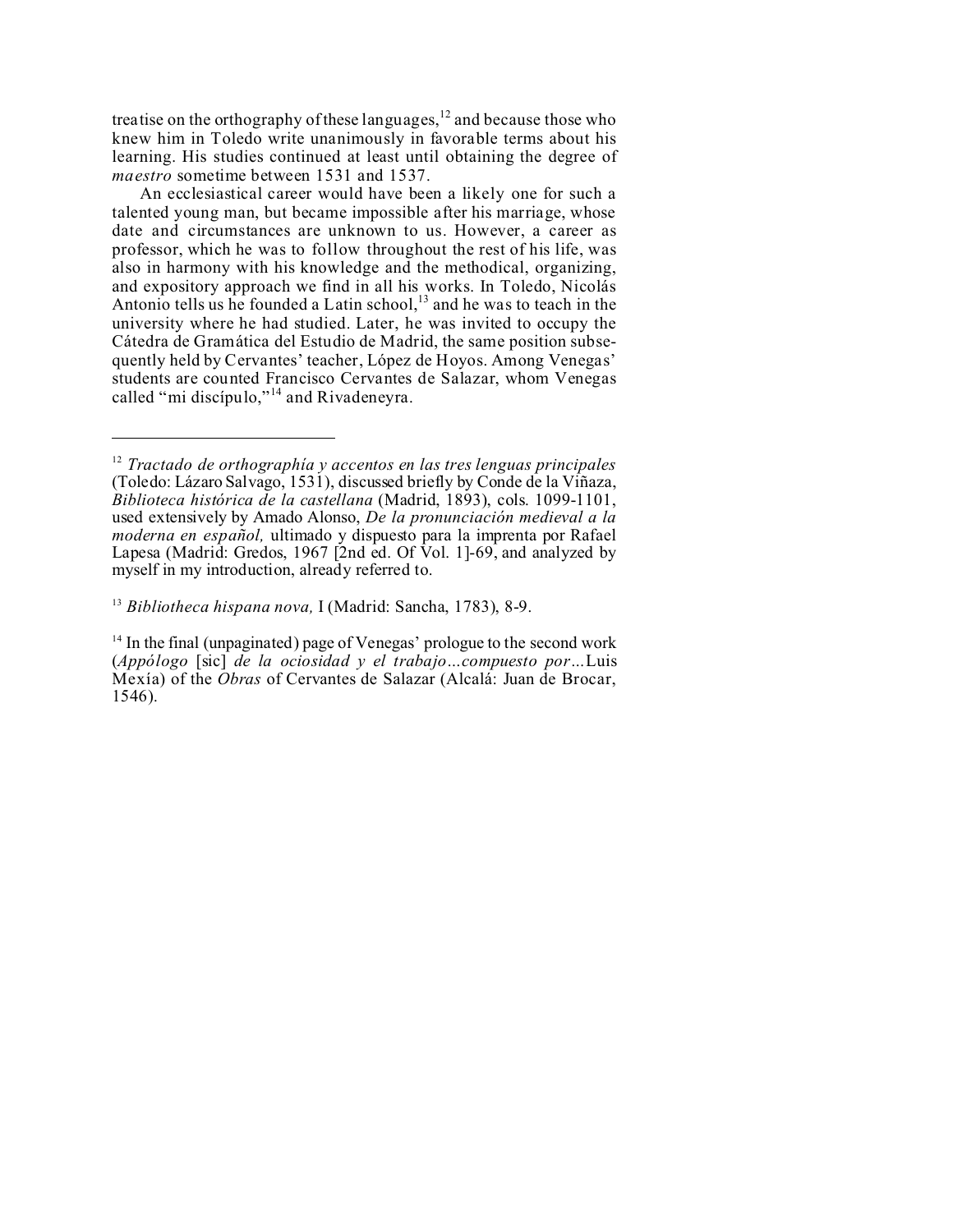In addition to his professorial activities, Venegas is the author of several important books. Besides the orthographical treatise already mentioned, he is the author of *Agonía del tránsito de la muerte,* [p. 234] called by Marcel Bataillon "la obra maestra de la literatura ascética española en la época de Carlos V."<sup>15</sup> It is a handbook on death and dying for the use of the living who should always be ready, spiritually and temporally, for that event which awaits all of us and all of our loved ones. The *Agonía* was first published in 1537, added to by the author in 1543, and gained reputation as a classic; twelve editions were published between 1537 and 1682. It is available to modern readers in the edition of Miguel Mir (*Escritores místicos españoles,* I—though Venegas is not a mystic, as Mir admits on p. xxvii—, NBAE, 16 [Madrid: Bailly-Baillière, 1911], 105-318), and there have been some fragmentary editions based on this one<sup>16</sup>.

Venegas is also the author of a much less well-known work, the *Primera parte de las diferencias de libros que ay en el universo,* of which five editions were published, from 1540 to 1583. Conceived of as a work of bibliographical guidance, the part which was published, and which apparently is the only part Venegas completed, deals with metaphorical "books": an archetypal book (the term is Venegas'), which only God and those in heaven can read, and three imperfect copies of it, a book of the natural world, a book of reason, and a book of revelation or holy writings. "Books" as we understand them would be copies of these three books, or second copies—full of errors—of the

<sup>15</sup> *Erasmo y España*, trans. Antonio Alatorre, 2nd Spanish edition (Mexico City: El Colegio de México, 1966), p. 565.

<sup>&</sup>lt;sup>16</sup> M[anuel] A[ltolaguirre] (Santiago de Chile: Cruz del Sur, 1948), and of Rafael Fiol (Madrid: Rialp, 1969).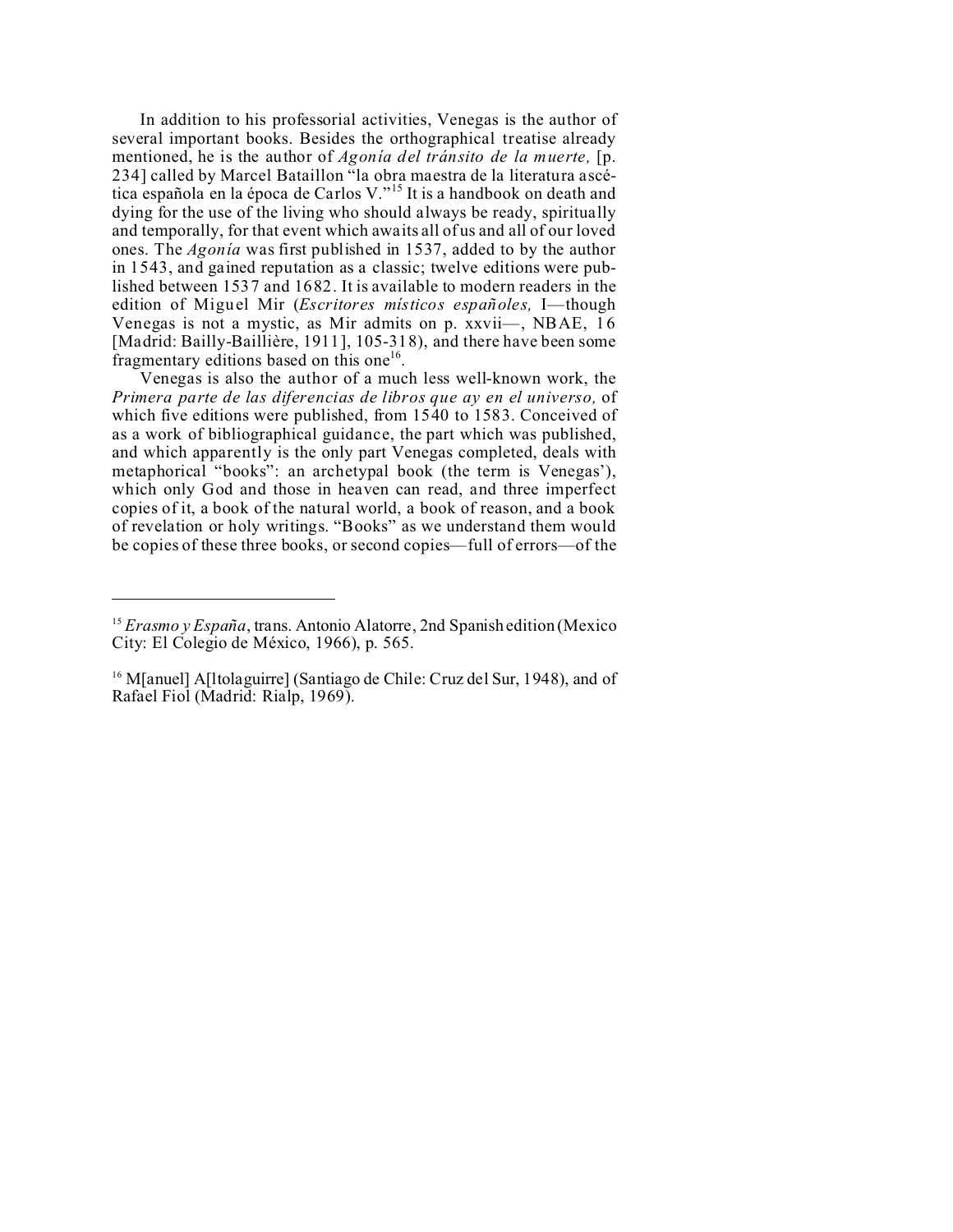original, master book.<sup>17</sup>

Venegas' activities as censor are known to us primarily through his own words, found in preliminary matter of his own works, those of his friends, and those sent to him for examination. The best and almost the only known of these is the brief note at the beginning of Antonio de Torquemada's *Coloquios satíricos* (reproduced in *Orígenes de la novela,* II, NBAE, 7 [Madrid: Bailly-Ballière, 1907], 486), in which Venegas states that he ordered changes before publication. At greater length, Venegas discusses the corrections necessary in Agustín de Almazán's translation of León Baptista Alberti's *Moral e muy graciosa historia del dios Momo* (Alcalá, 1553): "Yo he visto estos quatro libros del Momo, que debaxo de poesía [p. 235] juglar, tratan alta philosophía moral. E digo que con las emiendas que yo en él tengo hechas, es un libro muy útil y provechoso, no menos a los príncipes que a los súbditos. Las emendaciones no son faltas del intérprete, que muy bien e fielmente trasladó estos libros, mas fueron incurias del autor, cuyas emiendas fueron necessarias al libro." Similarly, at the beginning of the *Rissa y planto de Demócrito y Heráclito* of Antonio Fregoso, translated by Alonso de Lobera (Valladolid, 1554), there is found a "Carta del maestro Alexio de Venegas vezino de Madrid, a quien por el Consejo Real fue encommendado el examen deste libro." In it, Venegas says: "Yo el maestro Alexio Venegas digo, que e visto y examinado todo este libro, y aun que el trasladador se uvo en él fielmente, por trasladar el sentido del auctor, digo que porque algunos italianos son en algo *platónicos, con las emiendas y censuras que yo en él tengo hechas, assí como van en este original*, queda libro sano y de buena

 $17$  See note 9.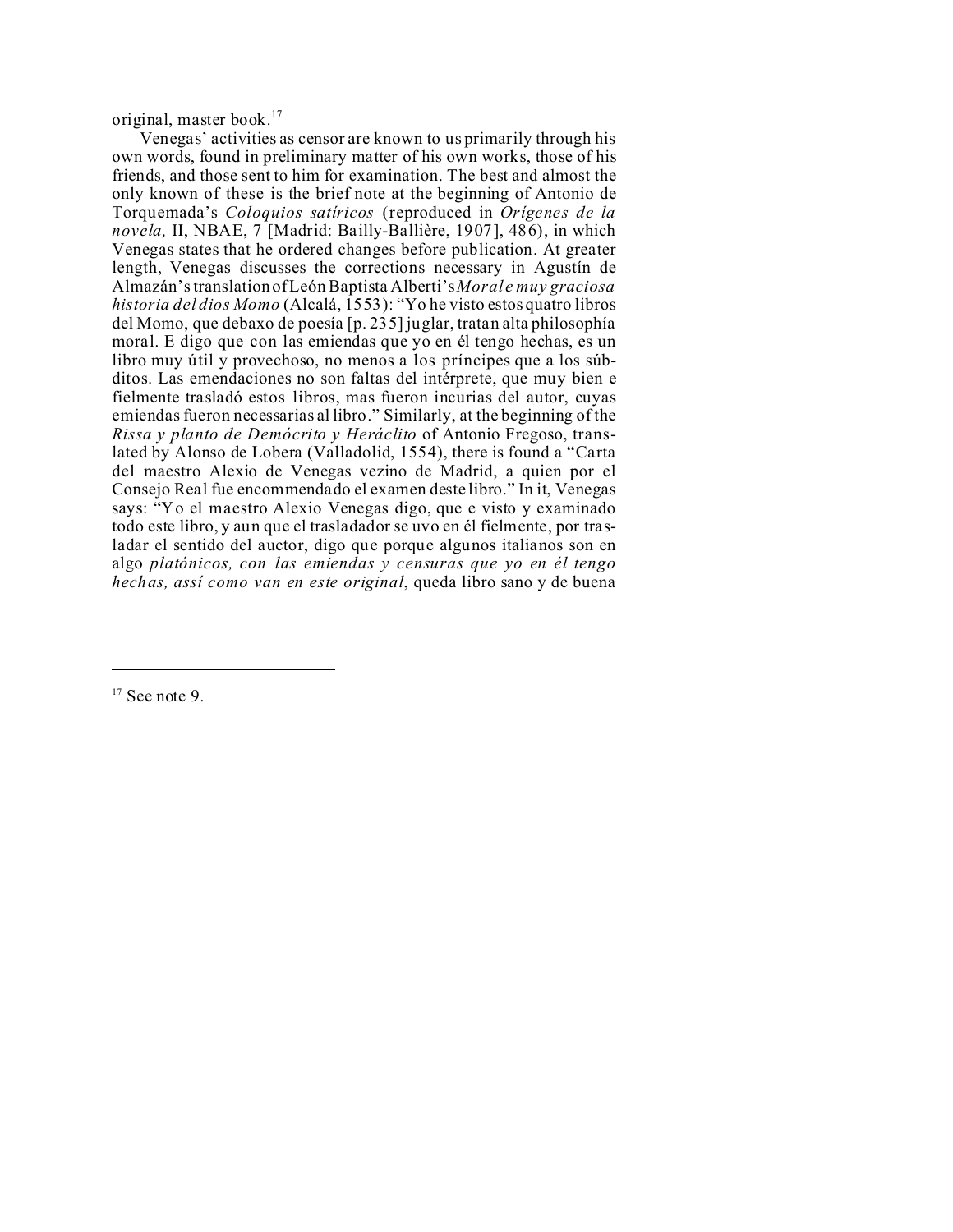y moral doctrina."<sup>18</sup> Also, though he does not discuss any changes, we have evidence of his examination of numerous manuscripts in his words at the beginning of the *Arismética práctica y especulativa* of Juan Pérez de Moya (Salamanca, 1562, but I quote from the edition of 1609): "Alguna razón tengo yo de dar testimonio deste presente libro, porque entre otros libros que nuestro muy alto rey Don Felipe el segundo, monarca del orbe nuevo, quando por cámara despachava su Magestad la impressión de los libros, me mandó que viesse y examinasse, para que dellos diesse mi parecer, fue este libro, el qual yo vi y con diligencia examiné."

However, Venegas' original job, later to be continued in Madrid<sup>19</sup> and to lead to his pre-publication examination of manuscripts, was the "oficio de visitar los libros que vienen a esta ciudad de Toledo."<sup>20</sup> He was, then, employed by the ecclesiastical authori[p. 236]ties of Toledo to examine the *novedades,* presumably about the time they arrived and

 $18$  Since Venegas states the translations are accurate, a comparison of the originals with the translations—something possible in no American library—could permit a better understanding of Venegas' *emiendas* in these works. A topic for a future researcher.

<sup>19</sup> In a late document, dated by Antonio Paz y Melia (*Papeles de inquisición, Catálogo y extractos,* 2nd ed. by Ramón Paz [Madrid, 1947], p. 459) in 1560, Venegas asks for "algún socorro…[por] lo que a servido en la visita de las librerías públicas y particulares" (Archivo Histórico Nacional, Papeles de Inquisición, legajo 4442, número 25).

<sup>20</sup> Prologue to the *Harpa de David* of Fray Benito Villa (Burgos: Juan de [p. 236] Junta, a costa de Juan de Medina, 1548). Ironically, and testimony of Venegas' reasonable outlook, this book itself was to be prohibited, in the *Index* of 1559 (see note 5 above).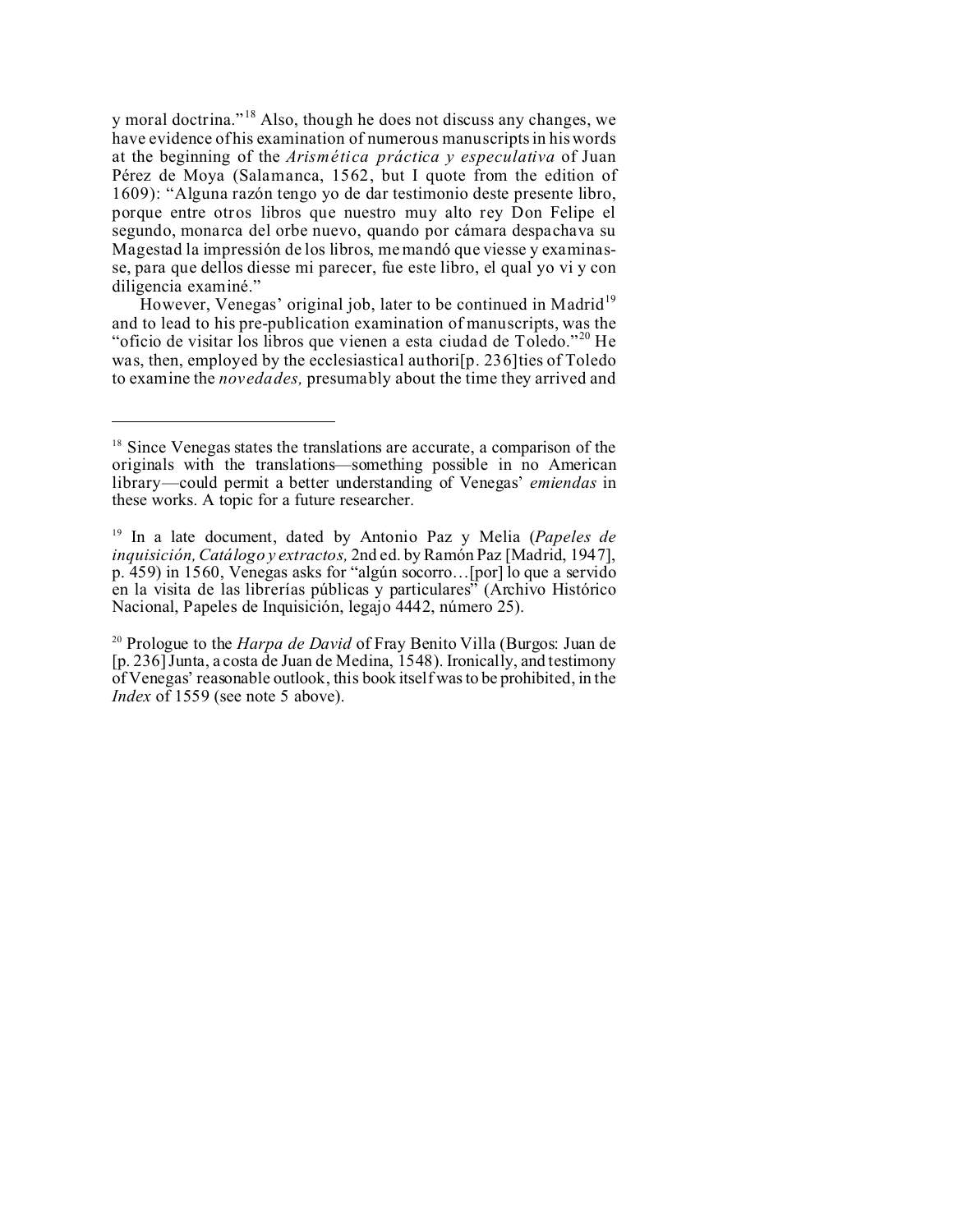were put on sale, in order to confirm that no works were being sold which had not been submitted for approval of the archbishop (Norton, p. 119). His words suggest more concern with books imported from other cities or abroad than with those produced in the city of Toledo itself.

These pieces of information are most incomplete. We cannot tell from them whether Venegas vetoed the publication or sale of certain books, or which they were, though considering his statement (in the 1545 edition of the *Diferencias de libros,* fol. 2r) that it is insufficient merely to declare books "inútiles y dañosos," it would not be out of keeping with his outlook for him to have done so. Similarly, we do not know what corrections he ordered in the works whose publication he permitted. Yet even when this information is lacking, there are illuminating questions to be asked and answered concerning Venegas' activities as censor, and we can provide, indirectly, information relative to the above.

There are at least two important questions that we can respond to concerning Venegas' employment as censor. These are: first, why was he, rather than another, asked to take on this important job? Secondly, why did he accept it, and what did he hope to accomplish? Related to this, of course, is the question of his censorial practices.

On the first question, why was he offered this position, there is a superficial answer: that the Inquisitorial authorities were aware of his difficult financial situation, $^{21}$  and wished to help him with this part-time

<sup>&</sup>lt;sup>21</sup> See the famous passage to this effect in NBAE, 15, 317-18. Later in his life, Venegas gives us direct information about his economic difficulties in the document cited in note 19, in a petition to the Consejo de Madrid (Eulogio Varela Hervías, "Sobre Alejo de Vanegas [1554]," *Correo Erudito,* 1 [1940], 83, and also in Varela's book, *Un aspecto de la labor cultural del Ayuntamiento de Madrid* [Madrid, 1949], pp. 17-18), and in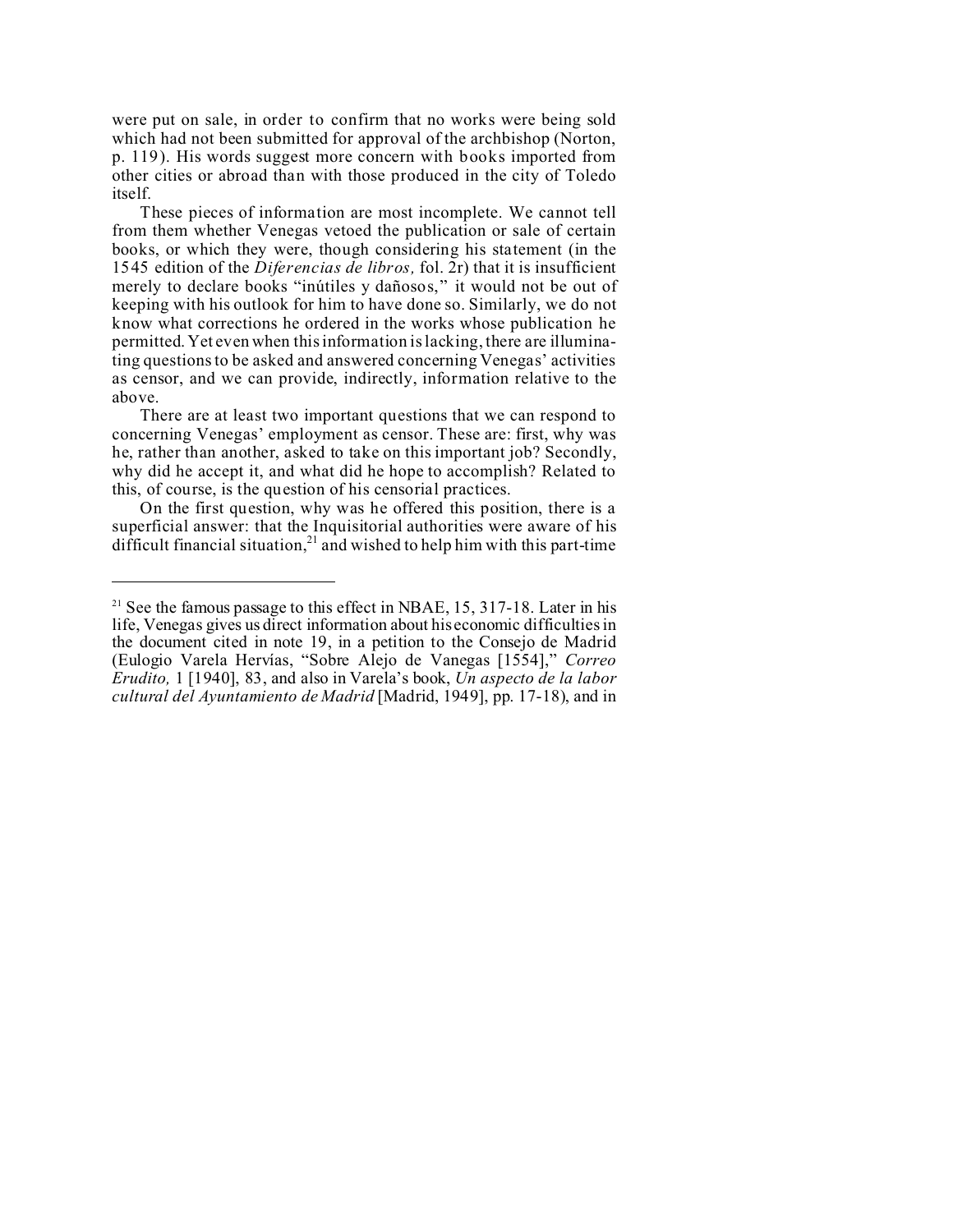and probably irregular employment. Yet surely this reason counted little compared with the inquisitors' concern for the proper exercise of the job, and with their knowledge of Venegas' qualifications.

In striking contrast with modern censorship, usually carried out by persons of limited education and uncertain esthetic principles, Venegas was widely held to be one of the smartest, best-educated, and wisest men to be found in the city of Toledo. Besides being, in the words of his professor and friend Alonso Cedillo, "en sí muy virtuoso y zeloso del servicio de Dios" letter to Venegas' *Tractado de orthographía*), numerous sources concur in his considerable learning. In the words of Juan Ginés de Sepúlveda, he was a "varón muy versado en Humanida- $\frac{d}{dx}$  en Sagrada  $\frac{d}{dx}$  reología:<sup>22</sup> Alfonso García similarly praises him in his *De adserenda Hispanorum eruditione,<sup>23</sup>* and Pedro de Campo, canon of Toledo, praises his learning in a prefatory letter to the *Agonía del tránsito de la muerte* (NBAE, 16, 107).

If one must have a censor, then better by far that it be a man of learning than the general's wife who, folklore has it, often carries out

his will, in which he complains "es poca la sustancia de mi poure ["proue," en el artículo de Avalle-Arce] hacienda para repartir entre tantos hijos como Dios Nuestro Señor fue seruido de darme" (first published by J. R. Cabezalí, "Tránsito de la muerte del maestro Alejo Venegas," *Revista Bibliográfica y Documental,* 3 (1949), 291-302; I cite from the reprint by Juan Bautista Avalle-Arce in *Dintorno de una época dorada,* p. 157.)

 $22$  P. 224 of the edition of Ángel Losada of Sepúlveda's letters (Madrid: Cultura Hispánica, 1966).

 $23$  P. 229 of the edition of José López de Toro, Anejo 28 of the RFE (Madrid, 1943).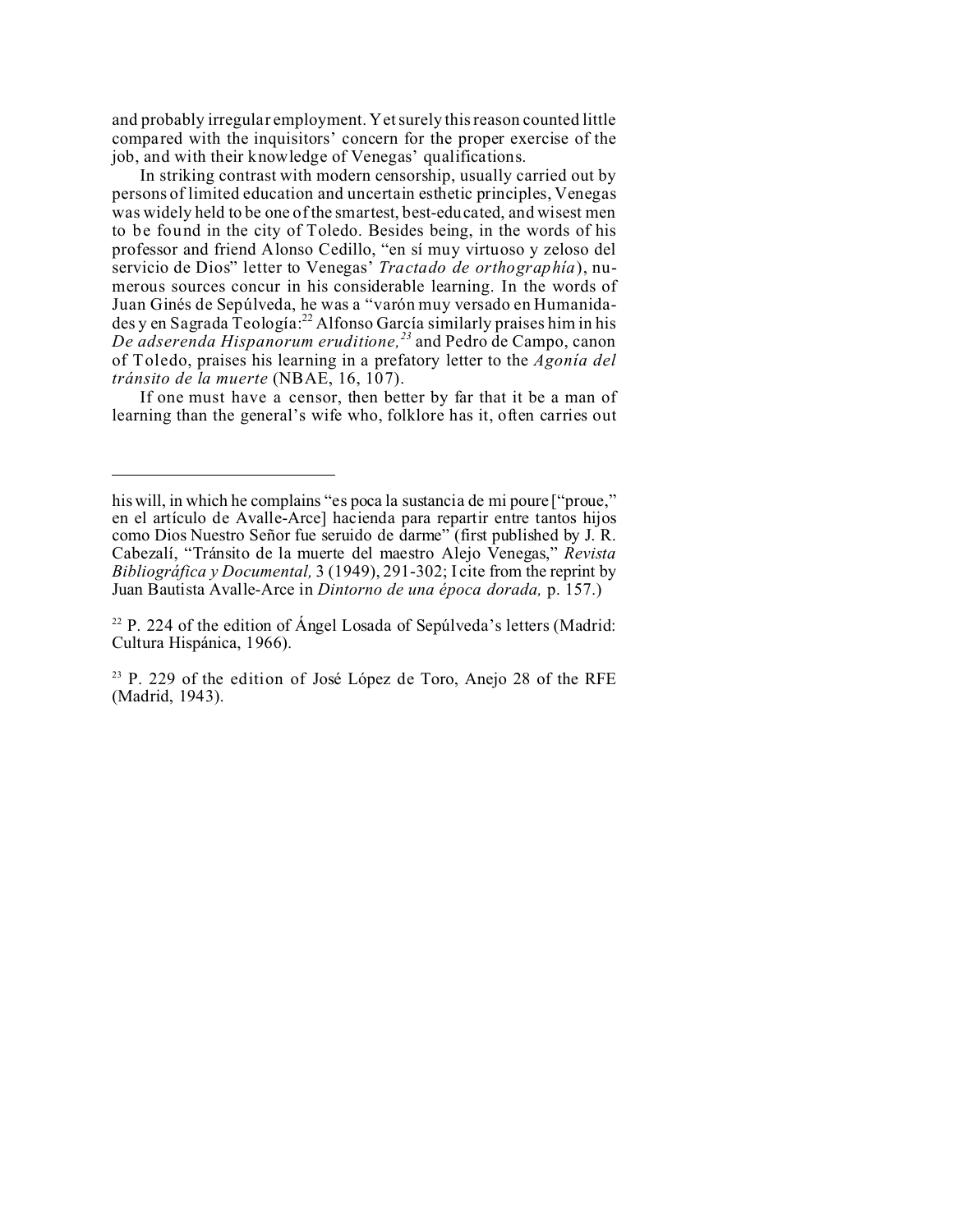such a function in the modern military dictatorships<sup>24</sup> where extensive censorship exists or has existed. In one sense, rather than a censor, Venegas resembles more what we would call an editor or *asesor literario,* persons who today decide what will and [p. 238] will not be published, specifying, at times, the *enmiendas y correcciones* necessary before publication is permitted.

A person of equivalent learning, prestige, and conscience would probably not accept, today, the sort of position which Venegas held. What are the reasons which led him to carry out this function? There are, again, superficial answers: economic need on the one hand, and the different value system of an intensely religious, fervently Catholic, and recently unified peninsula. Yet we can add three key points to these reasons.

The first of these is Venegas' personality, of which his Catholicism was an integral part. His religious outlook, bringing with it a respect for authority as well as willingness to exercise it upon request, is as deep as can be found in any author of this period. His contemporaries, such as

 $24$  As a curiosity, it is worth citing, as an example of the yet-unstudied scholarship of the Franco period, the opening words of the study of Sierra Corella cited in note 7: "Sólo algún pobre escritor, contagiado, desgraciadamente, de un liberalismo trasnochado, podrá ya en lo sucesivo combatir, con apariencias de convencimiento, el ejercicio legal de la censura científica y literaria, como si esta función vital de la sociedad en general fuese una enojosa e injusta intromisión del poder" (p. 17). And later: "Lutero y sus partidarios no tardaron en difundir sus errores, recurriendo no solamente a la palabra hablada, sino principalmente a la siembra de folletos y libros en todos los pueblos, vecinos o lejanos, y por medios más ingeniosos y audaces" (p. 92). Similarly, at about the same time, we can find Amezúa ("Cómo," p. 339) praising the fact that censorship prevented the original publication of Quevedo's first *Sueño.*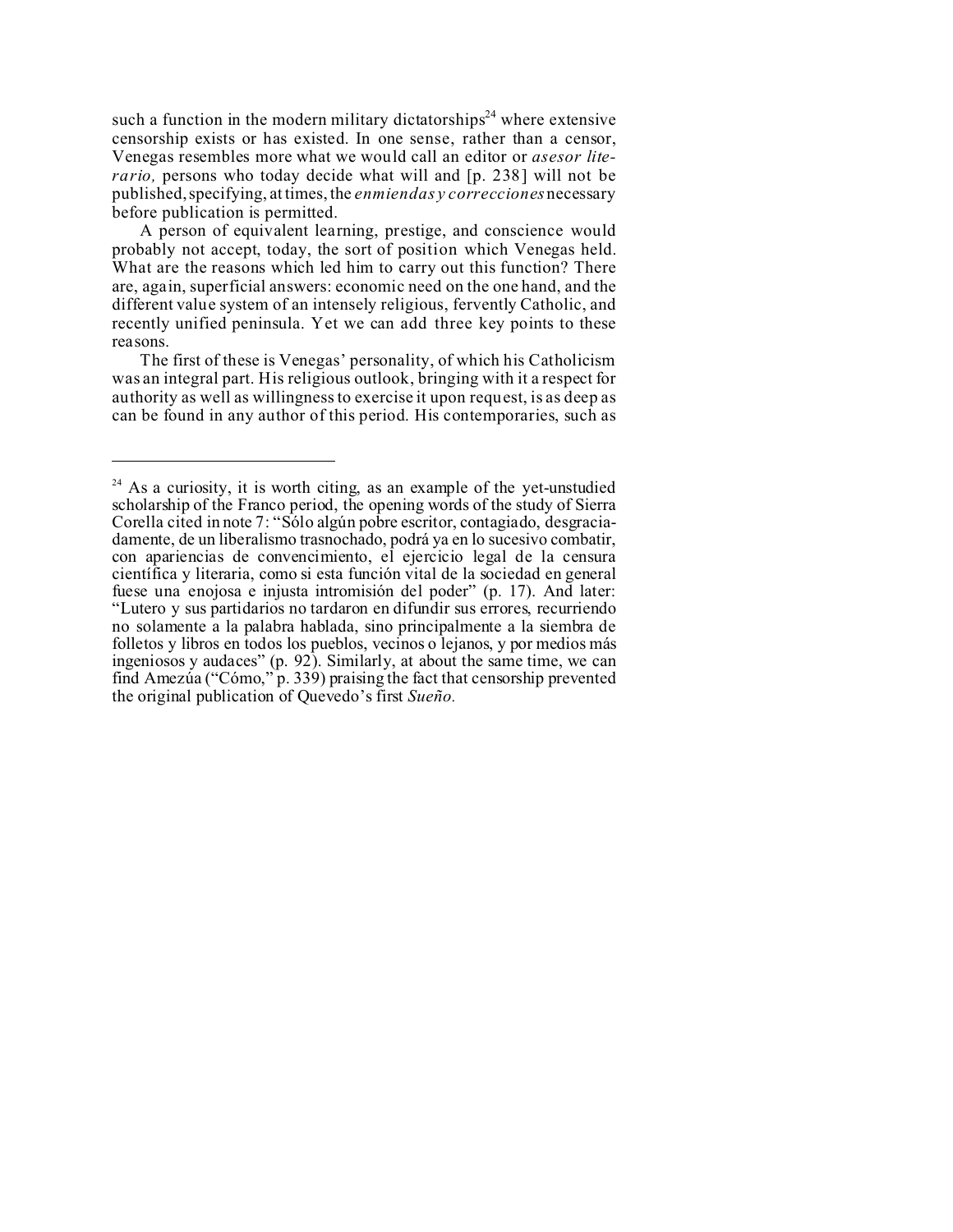Cedillo, speak of his virtuous and Christian life; from his wills and his *Agonía* we receive the image of a thoughtful and Catholic, as well as a learned, man. From the prefatory letters of his own which were published with his works, we can see how he sent his books to religious figures with an apparently sincere plea for their evaluations and possible corrections.

Related to this is Venegas' outlook as *maestro.* This was both his profession and his highest degree, a title which he apparently preferred be used in referring to him (the term is always found with his name in his writings subsequent to 1537, the *terminus ante quem* for his receipt of the degree). Throughout Venegas' writings—both in the selection of topics and in the presentation of the material within them—his didactic orientation is clear. Rather than a scholar who theorized or sought old manuscripts, Venegas was an author who organized, structured, defined, and explained: a teacher, in short, by disposition. Determining what people should read—a widespread if less official activity in today's academic world—is a form of instruction, and would have seemed a sensible enterprise to him.

Finally, we must mention Venegas' love of books and reading. His most ambitious authorial project, so ambitious that it was never completed, was that familiar product of poor bibliophiles, a bibliography (the *Diferencias de libros),* and one, moreover, whose explicit purpose was to classify books so as to help the reader choose the appropriate ones for himself or for persons under his care. Like the regular book reviewer of today, to be paid to exam[p. 239]ine texts which one therefore did not have to buy must have been an opportunity not to be missed.

However, Venegas' interest in censorship, like his plan to write a work of bibliographical guidance, may reflect some personal observation of a link between improper reading and un-Christian, dissolute living. Specifically, I refer to the activities in the house of the Duque del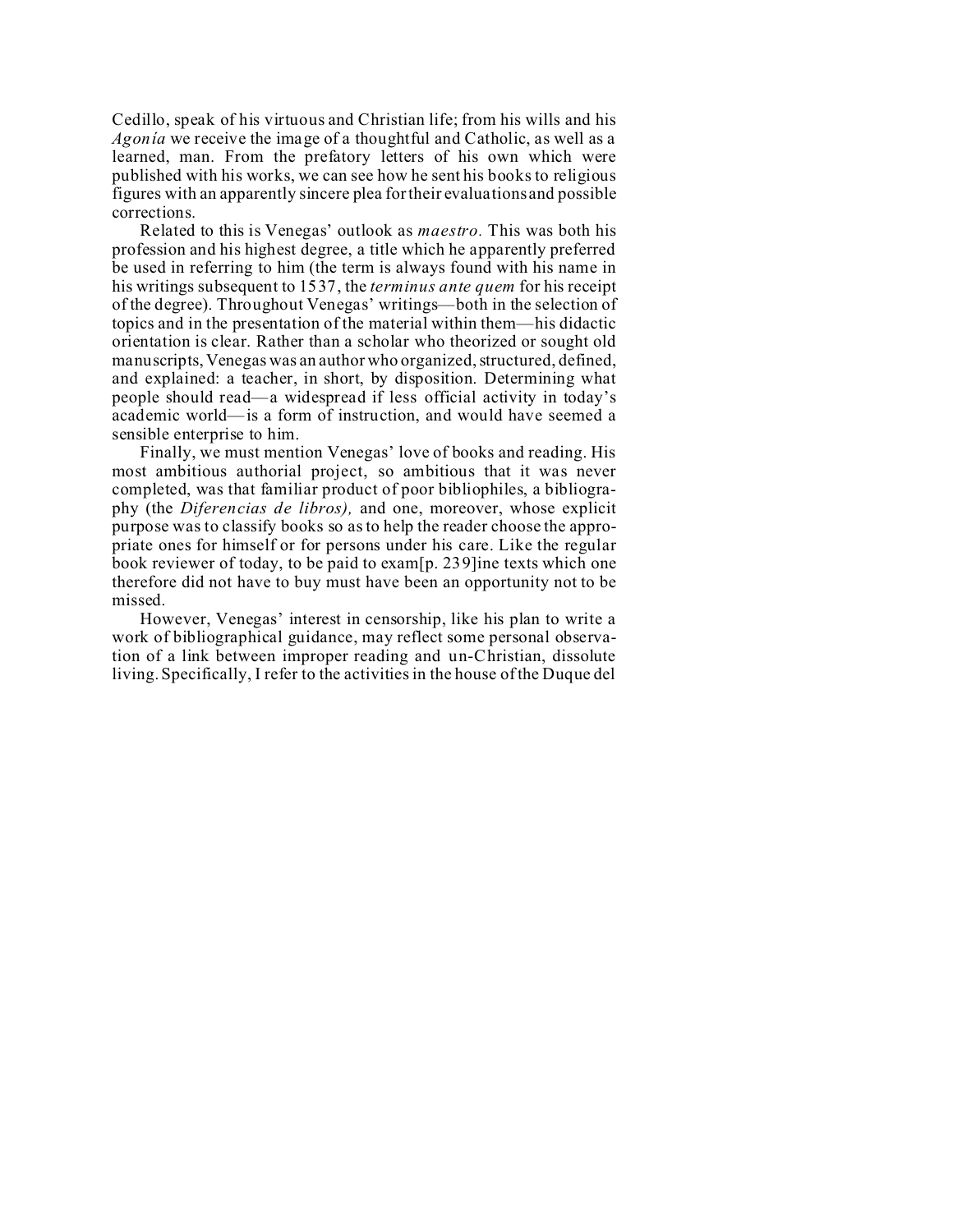Infantado, Diego Hurtado de Mendoza.<sup>25</sup> Mendoza's licetntious and later ludicrous lifestyle was fairly widely known,<sup>26</sup> but there are two avenues through which Venegas could have had direct information. The first of these is through the Mélito house of Toledo, another branch of the large Mendoza family, with which, we can tell from the dedication to the *Agonía del tránsito de la muerte,* Venegas had close contact. The second is via one of the persons Venegas most admired, Álvar Gómez de Ciudad Real, a significant Toledan humanist of exemplary life, who was married to one of the several illegitimate daughters of the Duque del Infantado.<sup>27</sup>

The interest of the Duque del Infantado in romances of chivalry, at that point at the peak of their popularity, is known.<sup>28</sup> Could it be a coincidence that Venegas is virtually the initiator of the tradition of learned attacks on romances of chivalry, which was to last for a century

<sup>&</sup>lt;sup>25</sup> A popular name. This Diego Hurtado de Mendoza, who died in 1531 and lived in Guadalajara, should not be confused with the Toledan Diego Hurtado de Mendoza, Count of Mélito, after whose death in 1536 Venegas began the *Agonía del tránsito de la muerte,* dedicated to his widow, nor with the Granadine Diego Hurtado de Mendoza (1503?-1575), the poet, diplomat, and author of the *Guerra de Granada.*

<sup>&</sup>lt;sup>26</sup> See my "Two Problems of Identification in a Parody of Juan de Mena," *Oelschläger Festschrift,* Estudios de Hispanófila, 36 (Chapel Hill, 1976), pp. 155-60.

 $27$  For information on Gómez and on Venegas' interest in him, see my introduction cited in note 9.

 $28$  I have mentioned it in my article cited in note 26, as well as in "Who" Read the Romances of Chivalry?" cited in note 1.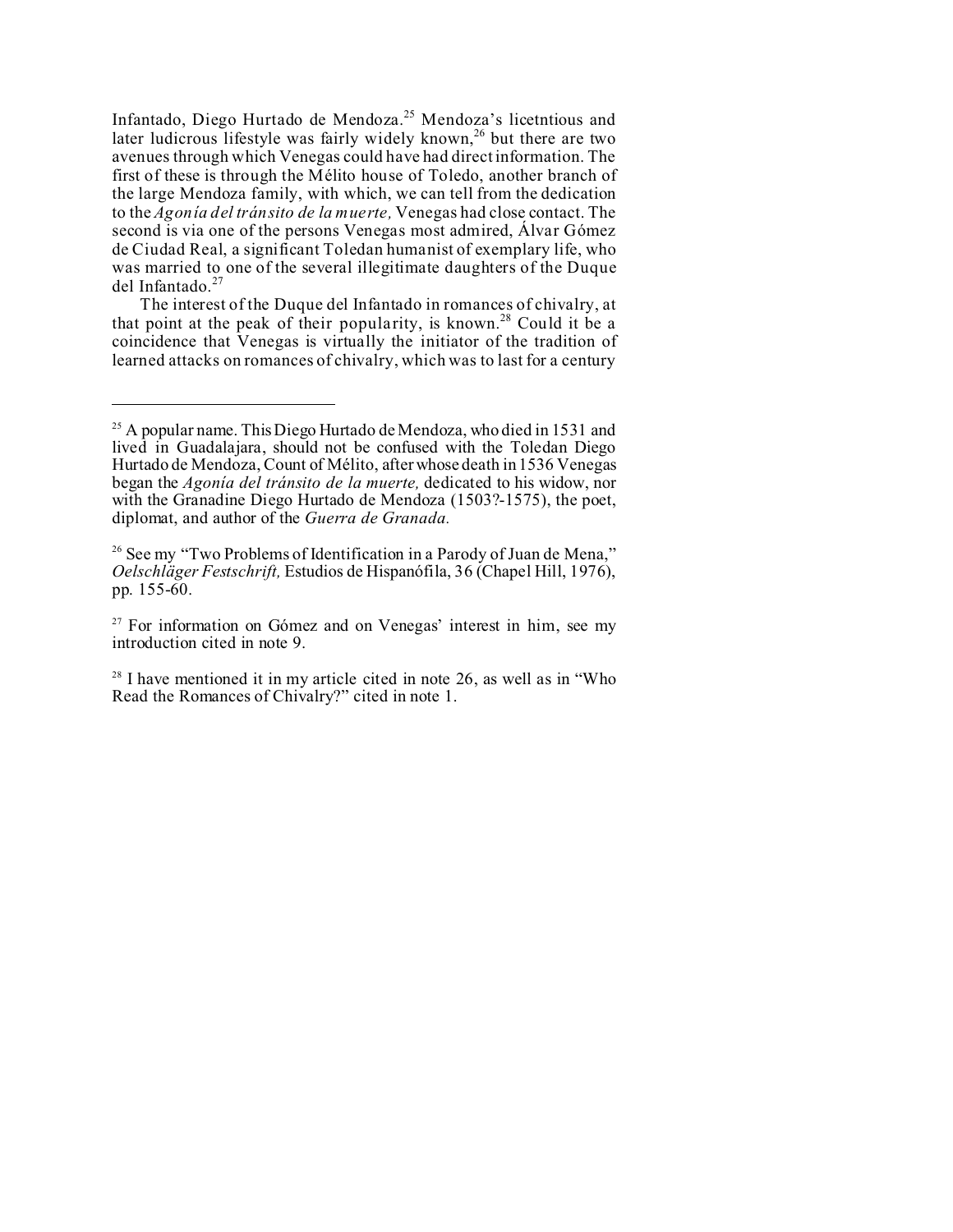and find ample reflection in the *Quijote*? <sup>29</sup> [p. 240] Two writers often cited as predecessors are only partly that. Juan de Valdés's *Diálogo de la lengua,* which is not particularly hostile to the romances, was virtually unknown until its publication in the eighteenth century, and had no influence on the later critics. Vives was hostile, to be sure, but for him the romances were merely one part of a broader spectrum of objectionable literature, particularly literature in the vernacular; Vives' translator Cervantes de Salazar, who amplified his comments on romances of chivalry, was, as has already been mentioned, Venegas' student.<sup>30</sup> The identification of the romances with the antithesis of good literature scarcely antedates Venegas' comment in an epilogue to the *Theológica descriptión de los misterios sagrados* of Álvar Gómez de Ciudad Real (Toledo, 1541; facsimile, Cieza, 1965), a work with whose publication Venegas was associated: "Dízese milesia de la ciudad de Mileto…. En esta fábula escrivió Apuleyo su *Asno dorado*, y Mahoma escrivió su *Alcorán,* y todos los milesios escrivieron sus cavallerías Amadísicas y Esplandiánicas hervoladas."<sup>31</sup>

<sup>&</sup>lt;sup>29</sup> For references to these criticisms, see notes 4 and 5 to Chapter II of my *Romances of Chivalry in the Spanish Golden Age.* The best discussions of these criticisms, placing them in the context of Renaissance literary theory, remains that of Alban Forcione, *Cervantes, Aristotle, and the* Persiles (Princeton University Press, 1970), Parts One and Two.

<sup>30</sup> Vives and his translator are both cited by Henry Thomas, *Spanish and Portuguese Romances of Chivalry* (1920: rpt. New York: Kraus Reprint, 1969), pp. 161-66.

 $31$  Although the above is posed as a question, what is certain is Venegas' initiation of the identification of the mysterious Milesian fables with the Spanish romances of chivalry (see my introduction, already cited), although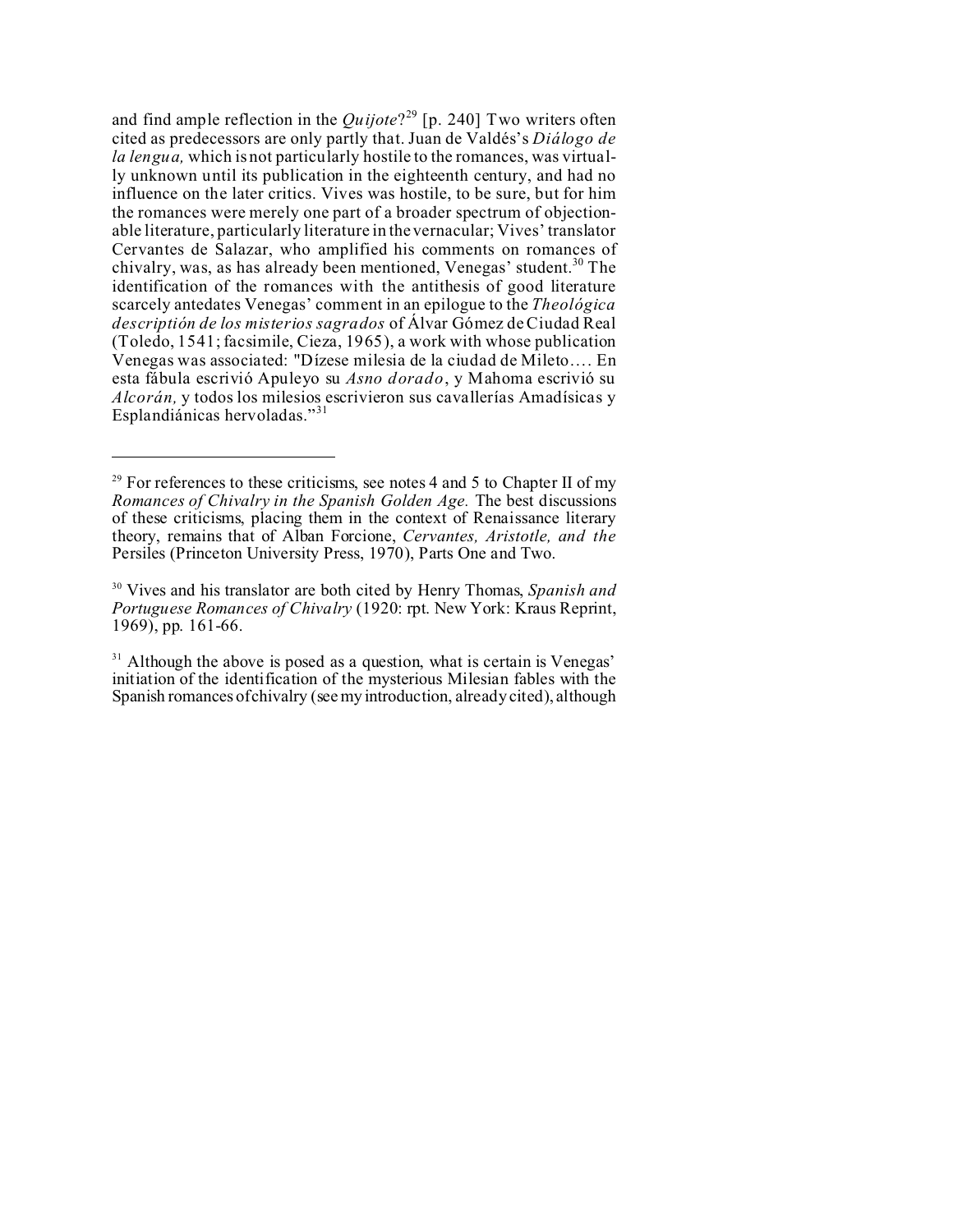It is well known that romances of chivalry—secular ones, at any rate<sup>32</sup>—were never censored. While this fact reflects well on the practice of censorship in sixteenth-century Castile, it is worth pointing out that Venegas may have set a model by himself declining to act against any of them. There are two possible explanations for this inaction: first, Venegas' statements about the romances strongly suggest that he had never read one, and they contrast with his comments on the works he censored, which he had [p. 241] indeed read. Secondly, perhaps more likely, is the fact that whatever the social effects of the romances, their religious orientation, basically that of the Crusaders, was very unexceptional. Whatever Venegas' feelings as a private scholar, his official function was to eliminate religious error.

Beyond the above I am not going to defend Spanish censorship, just as I would not defend the expulsion of the Jews, the execution of heretics, the blood laws, or any one of a number of similar measures which are offensive to us moderns, no matter how laudable they seemed to contemporaries. But I would suggest that the picture is not exclusively black. The choice, first in Toledo and later in Madrid, of such an educated, Christian, and modest man suggests that censorship, at least during this early period, was being intelligently and carefully exercised.

such identification is frequently credited to such later authors as Cervantes' source, López Pinciano. On the Milesian fables, whose alleged relationship to Spanish literature I hope to discuss more fully on another occasion, see Alexander Scobie, *Apuleius Metamorphoses, I: A Commentary* (Meisenheim am Glan: Anton Hain, 1975), pp. 66-67, and for their context, Arthur Heiserman, *The Novel before the Novel* (Chicago and London: University of Chicago Press, 1977), in which they are discussed in Chapter 8.

<sup>&</sup>lt;sup>32</sup> On the romances of chivalry *a lo divino*, see my book cited in note 1.